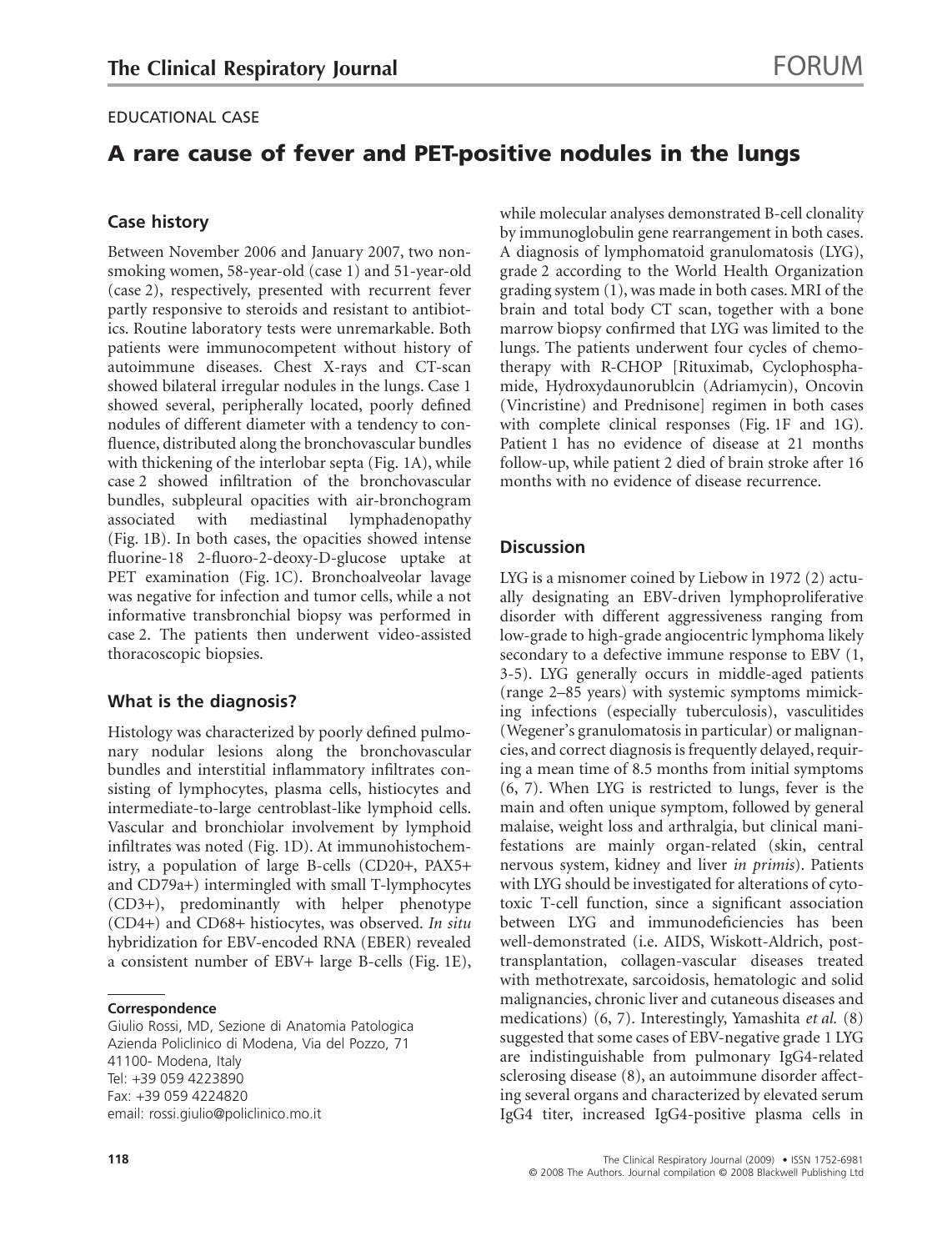

**Figure 1.** Chest CT of case 1 (A) and case 2 (B) at diagnosis showing several irregular nodular opacities along the bronchovascular bundles. PET scan in case 1 revealing intense Fluorine-18 2-fluoro-2-deoxy-D-glucose uptake (C). Histology showing a mixed lymphoid infiltrate with vascular involvement (D; haematoxylin-eosin X200) with several medium-to-large lymphoid cells displaying positive nuclear staining for EBV (E; EBER probe, *in situ* hybridization X200). Chest CT of case 1(F) and case 2 (G) after chemotherapy showing resolution of pulmonary parenchymal nodules.

tissues with vascular involvement and dramatic clinical response to steroids.

Lungs are almost always involved by LYG, but respiratory symptoms may be absent, while imaging studies invariably show parenchymal nodules, opacities or poorly defined masses with a peculiar tropism for bronchoalveolar bundles and interlobular septa with or without mediastinal lymphadenopathy (9). Otherwise, LYG may appear as pulmonary cystic disease, pleural-based mass or prominent interstitial process. Diagnosis of LYG requires an accurate histopathologic examination, mainly depending on extensive sampling of generous biopsies, with the help of immunohistochemical stains and molecular analysis. Grade 2/3 LYG generally raise the suspicion of a malignant lymphoproliferative disease even in the hands of general pathologist, whereas grade 1 LYG may result a formidable challenging diagnosis. Sharing these complicated cases with more expert colleagues and performing EBER-EBV analysis on multiple sections or blocks should be helpful in discriminating LYG from other mimicking processes. Based on the number of EBVpositive large B-cell counted per high-power field, LYG is graded on three grades. Spontaneous remission or waxing-and-waning course has been reported in grade 1 LYG, while grade 2 and 3 LYG are basically a